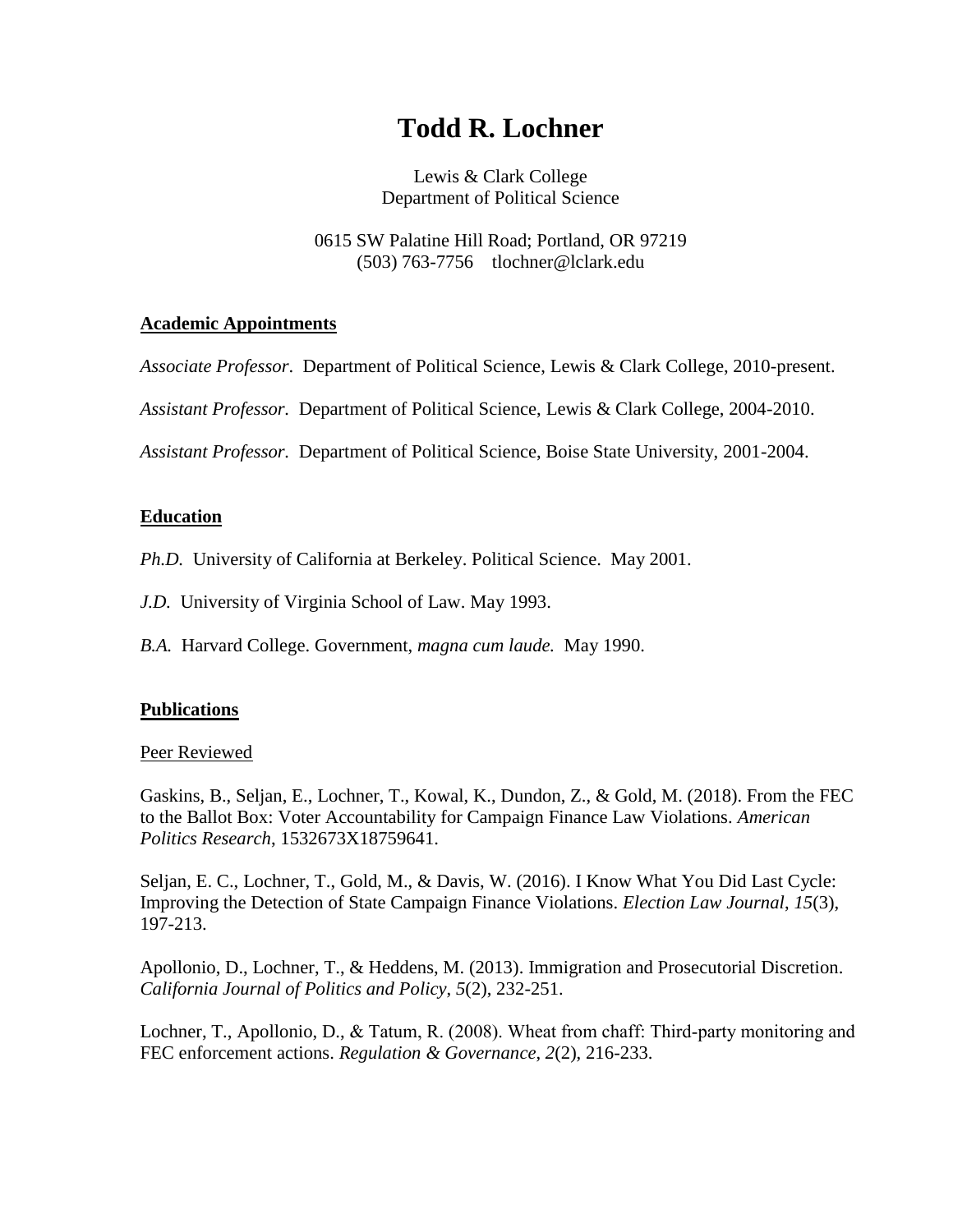Lochner, T. (2008). Sound and Fury: Pretextual Prosecution and Department of Justice Antiterrorism Efforts. *Law & Policy*, *30*(2), 168-193.

Lochner, T. (2005). Surveying the Landscape of State Campaign Finance Enforcement: A Preliminary Analysis. *Election Law Journal*, *4*(4), 329-348.

Lochner, T. (2003). Overdeterrence, underdeterrence, and a (half-hearted) call for a scarlet letter approach to deterring campaign finance violations. *Election Law Journal*, *2*(1), 23-41.

Lochner, T. (2002). Strategic Behavior and Prosecutorial Agenda-Setting in United States Attorneys' Offices: The Role of U.S. Attorneys and Their Assistants. *Justice System Journal*, 23(3), 271-294.

#### Law Review Articles

Lochner, T., & Apollonio, D. (2014). Karma Police: Prosecutorial Strategies in Obscenity Cases and the Broader Culture War. *Syracuse Law & Civic Engagement*, *2*, http://slace.syr.edu/issue– 2–on–life–and–death/lochner–karma–police/#.

Lochner, T., Seljan, E., Davis, W., & Gold, M. (2014). A Rising ORESTAR: The Effect of E-Filing and E-Disclosure on Oregon State Campaign Finance Enforcement. *Willamette L. Rev.*, *51*, 73-100.

Lochner, T., & Cain, B. E. (2000). The enforcement blues: Formal and informal sanctions for campaign finance violations. *Admin. L. Rev.*, *52*, 629-660.

Lochner, T., & Cain, B. E. (1998). Equity and efficacy in the enforcement of campaign finance laws. *Tex. L. Rev.*, *77*, 1891-1942.

Lochner, T. (1993). The relationship between the Office of Solicitor General and the independent agencies: A reevaluation. *Virginia Law Review*, 549-582.

#### Book Chapters

Moncrief, G. & Lochner, T. (2004). Idaho: Election Reform at the Margins, In Daniel Palazzolo & James W. Ceaser (Eds.), *Election Reform: Politics and Policy*. Lanham, MD: Lexington Books.

#### Legal Commentary

Lochner, T. (2005). The Americans With Disabilities Act and Courthouse Access. *Justice System Journal* 26(1), 105-108.

Lochner, T. (2005). The Freedom of Information Act, Personal Privacy, and Litigants. *Justice System Journal* 26(2), 222-224.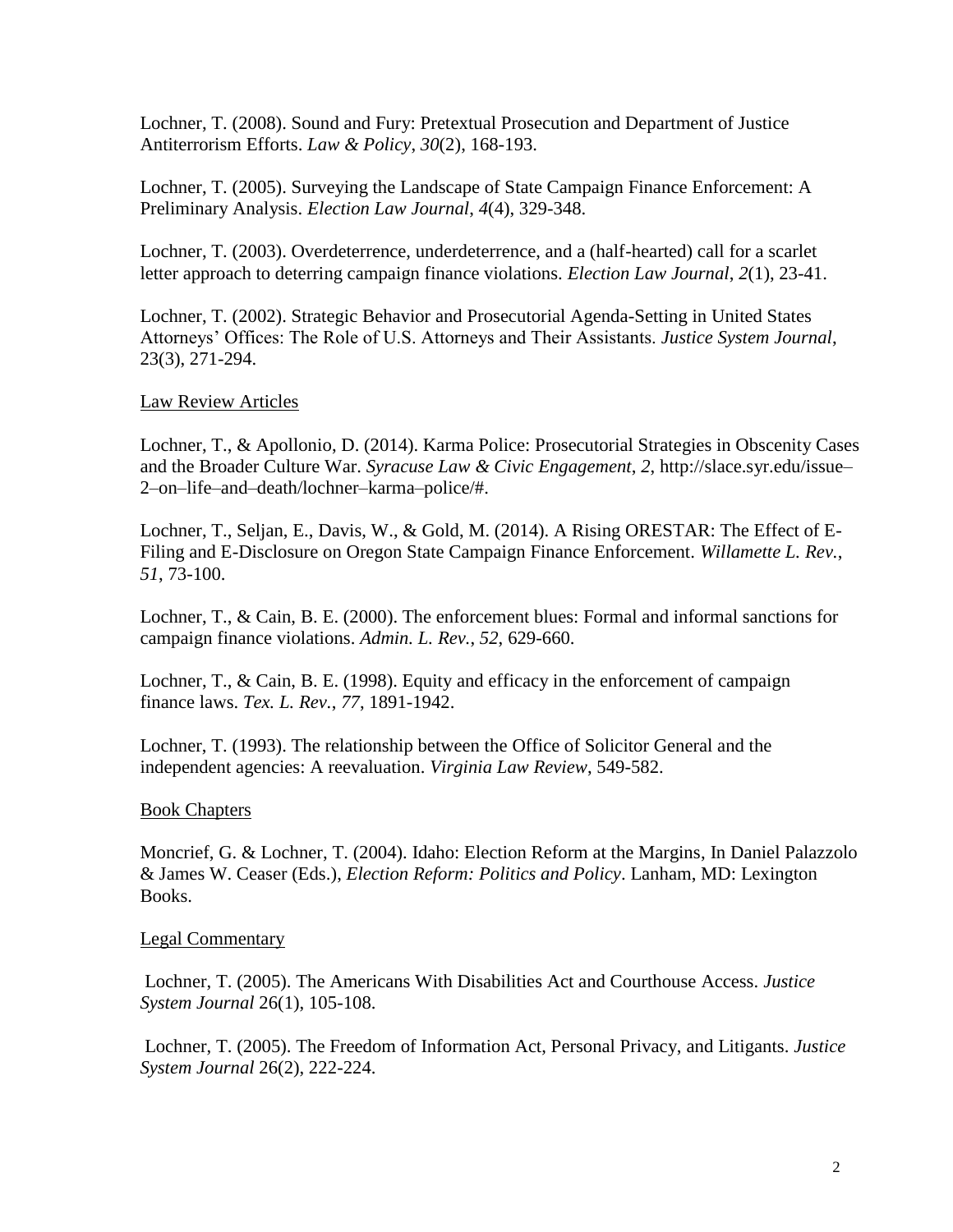Lochner, T. (2005). Court Budgets and the Mootness Doctrine. *Justice System Journal* 26(2), 225-226.

Lochner, T. (2005). Impaneling Multiple Juries in Civil Suits. *Justice System Journal*, *26*(2), 226-227.

Lochner, T. (2005). The Judge and the Discharged Clerk Revisited. *Justice System Journal,* 26(2), 227-229.

Lochner, T. (2005). Composition of Article III Courts of Appeals. *Justice System Journal* 26(2), 229-231.

Lochner, T. (2005). Judicial Recusal and the Search for the Bright Line. *Justice System Journal* 26(2), 231-237.

## **Presentations**

"Informal Enforcement of Campaign Finance Law" presented at the annual meeting of the Western Political Science Association, Vancouver, BC, April 2017 (with Ben Gaskins, Ellen Seljan, Katie Kowal and Zane Dundon)

"An Exceptional Exception? An Empirical Analysis of Quarles' Public Safety Exception" presented at the annual meeting of the Western Political Science Association, Las Vegas, NV, April 2015 (with Brooke Jordy and Zoe Klingmann).

"Deterred or Determined: Can State Agencies Reduce Violations of Campaign Finance Law?" presented at the annual meeting of the Western Political Science Association, Seattle, WA, April 2014 (with Ellen Seljan, Maya Gold and Walker Davis).

"Analyzing Return on Investment in Health Care Fraud Prosecution," presented at the annual meeting of the Western Political Science Association, Seattle, WA, April 2014 (with Dorie Apollonio and Brooke Jordy).

"The Effect of a Prosecutor's Gender on Federal Prosecutorial Decision Making and Area of Practice," presented at the annual meeting of the Western Political Science Association, Portland, OR, March 2012 (with Dorie Apollonio).

"An Analysis of Federal Immigration Prosecutions," presented at the annual meeting of the Midwest Political Science Association, Chicago, IL, April 2009 (with Dorie Apollonio and Myriah Heddens).

"Obscenity Prosecutions and the Culture War," presented at the annual meeting of the Western Political Science Association, San Diego, CA, March 2008 (with Ben Brysacz).

"Karma Police: Strategic Behavior in Obscenity Prosecutions," presented at the annual meeting of the Western Political Science Association, Las Vegas, NV, April 2007.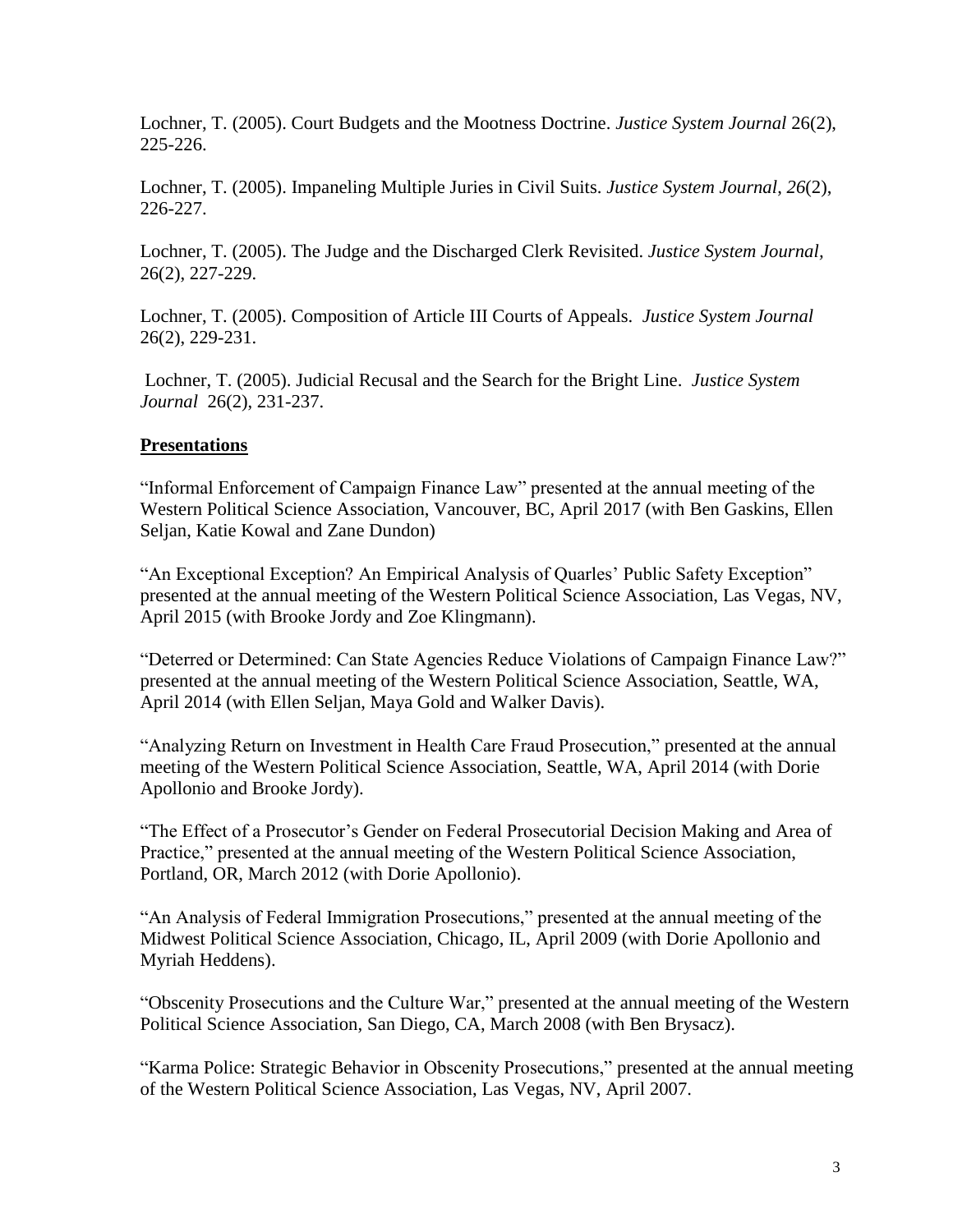"Kid Gloves: An Analysis of Recent F.E.C. Enforcement Actions," presented at the annual meeting of the Midwest Political Science Association, Chicago, IL, April 2006 (with Rhett Tatum).

"Counting the Costs: The Use of Prosecutorial Resources in the War on Terror," presented at the annual meeting of the Law and Society Association, Las Vegas, NV, June 2005.

"Stacking the Deck and Shuffling the Cards: Agency Influence on Prosecutorial Agenda Setting," presented at the annual meeting of the Western Political Science Association, Oakland, CA, March 2005.

"With Purse Strings and Persuasion: Congressional Strategies for Controlling Federal Prosecutorial Agenda-Setting," presented at the annual meeting of the Western Political Science Association, Portland, OR, March 2004.

"Idaho: Electoral Reform at the Margins," presented at the Election Reform Conference, Washington, D.C., May 29, 2003 (with Gary Moncrief).

"Surveying the Landscape of State Campaign Finance Enforcement: A Preliminary Analysis," presented at the annual meeting of the Midwest Political Science Association, Chicago, IL, April 2003.

"Convergent Incoherence? Justifying American and Canadian Campaign Finance Regulation," presented at the annual meeting of the Law and Society Association, Vancouver, B.C., June 2002.

"Strategic Behavior and Prosecutorial Agenda Setting in United States Attorneys' Offices," presented at the annual meeting of the Western Political Science Association, Las Vegas, March 2001.

"Constraining Discretion: How the Department of Justice Influences the Prosecutorial Agenda-Setting of United States Attorneys' Offices," presented at the annual meeting of the Western Political Science Association, San Jose, CA, March 2000.

"The Enforcement Blues: Campaign Finance Enforcement at the State and Federal Levels," presented at the annual meeting of the American Political Science Association, Atlanta, GA, September 1999 (with Bruce Cain).

"Equity and Efficacy in the Enforcement of Campaign Finance Laws," presented at the University of Texas at Austin School of Law, November 13, 1998 (with Bruce Cain).

## **Academic Grants and Honors**

- Dean's Student-Faculty Research Grant, 2017
- Mellon Student-Faculty Research Grant, 2016, 2013
- Mellon Faculty Development Grant, 2013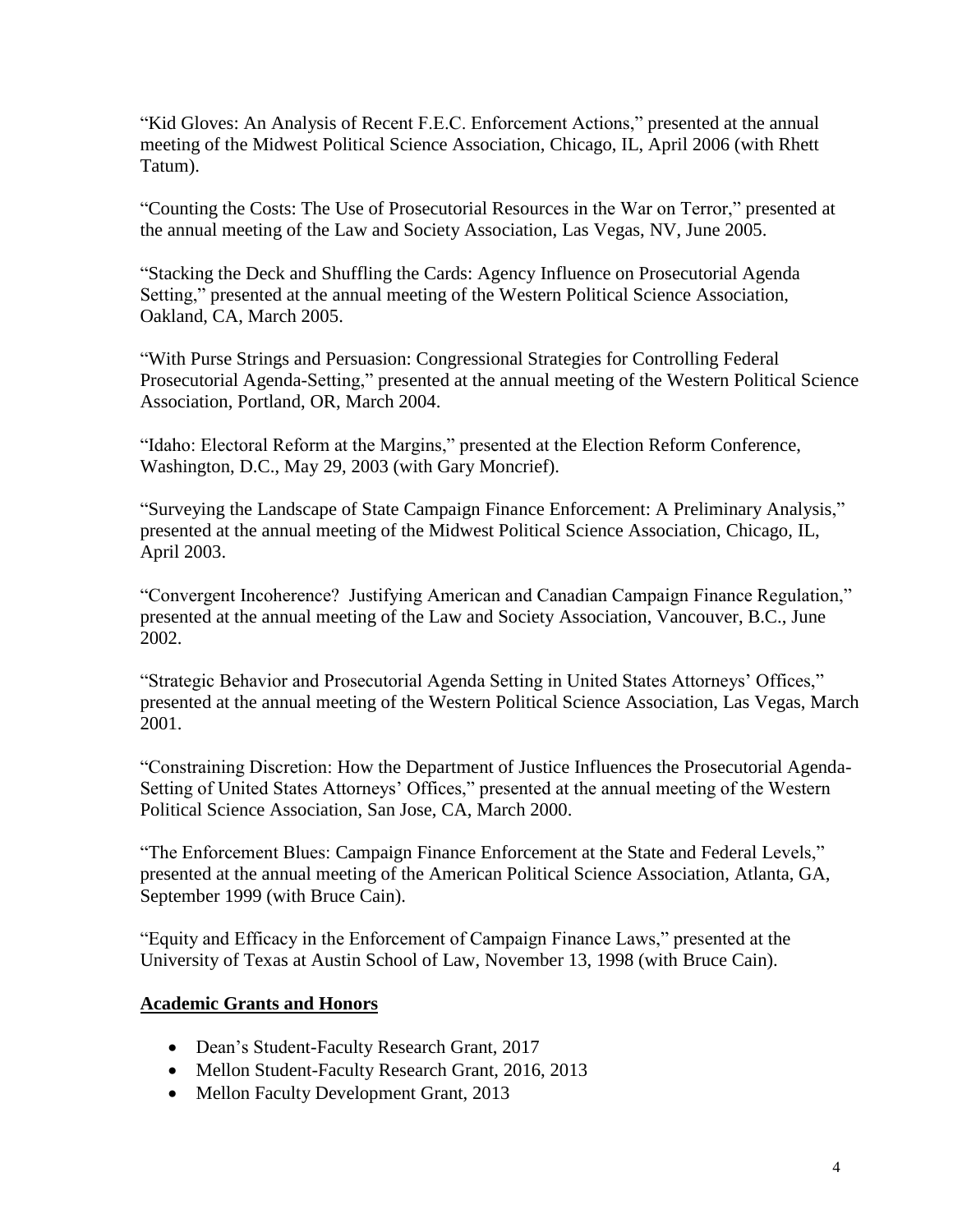- Best Article Prize for the 2007-2008 volumes of *Regulation & Governance*
- Lewis & Clark College Faculty-Student Summer Research Grant, 2008, 2007
- Nominee for Boise State University Outstanding Faculty Member Award, 2002

## **Courses Taught**

- Introduction to Politics
- Introduction to American Politics
- Law, Lawyers and Society
- American Constitutional Law: Equal Protection and Due Process
- American Constitutional Law: Civil Liberties
- Legal Regulation of American Democracy
- Senior Thesis
- Exploration and Discovery (first-year core curriculum)

# **Professional Activities**

- External Program Reviewer for the Political, Legal, and Economic Analysis (PLEA) Program at Mills College, 2011
- Legal Notes Editor, *Justice System Journal*, 2004-2005
- Discussant, American Political Science Association Conference, 2002; Pacific Northwest Political Science Association Conference, 2004
- Manuscript Reviewer for *American Political Science Review*, *Election Law Journal*, *Law & Policy*, *Law & Society Review*, *Political Research Quarterly, Law & Social Inquiry, American Politics Research* and *Regulation & Governance*

# **College Service**

- Member, General Education Steering Committee, 2017-2019
- Member, Exploration and Discovery Steering Committee, 2017-2019
- Chair, Department of Political Science, 2012-2017; 2018-2019
- Member, Human Subjects Research Committee, 2017
- Chair, Budget Advisory Committee, 2015-2016
- Member, Budget Advisory Committee, 2015-2017, 2009-2011
- Pre-law Advisor, Lewis & Clark College, 2004-2015
- Member, Mellon Student-Faculty Collaborative Research Grant Committee, 2013-2016
- Member, Festival of Scholars Steering Committee, 2013-2015
- Member, Admissions and Financial Aid Committee, 2013-2015, 2007-2008
- Member, search committee for Economics faculty position, 2015
- Chair, search committee for Political Science faculty position in American politics, 2013
- Chair, search committee for Political Science faculty position in Comparative politics, 2013
- Chair, search committee for Political Science faculty position in American Political Development, 2012
- Member, Task Force on the Hate Speech and Bias Policy, 2010-2011